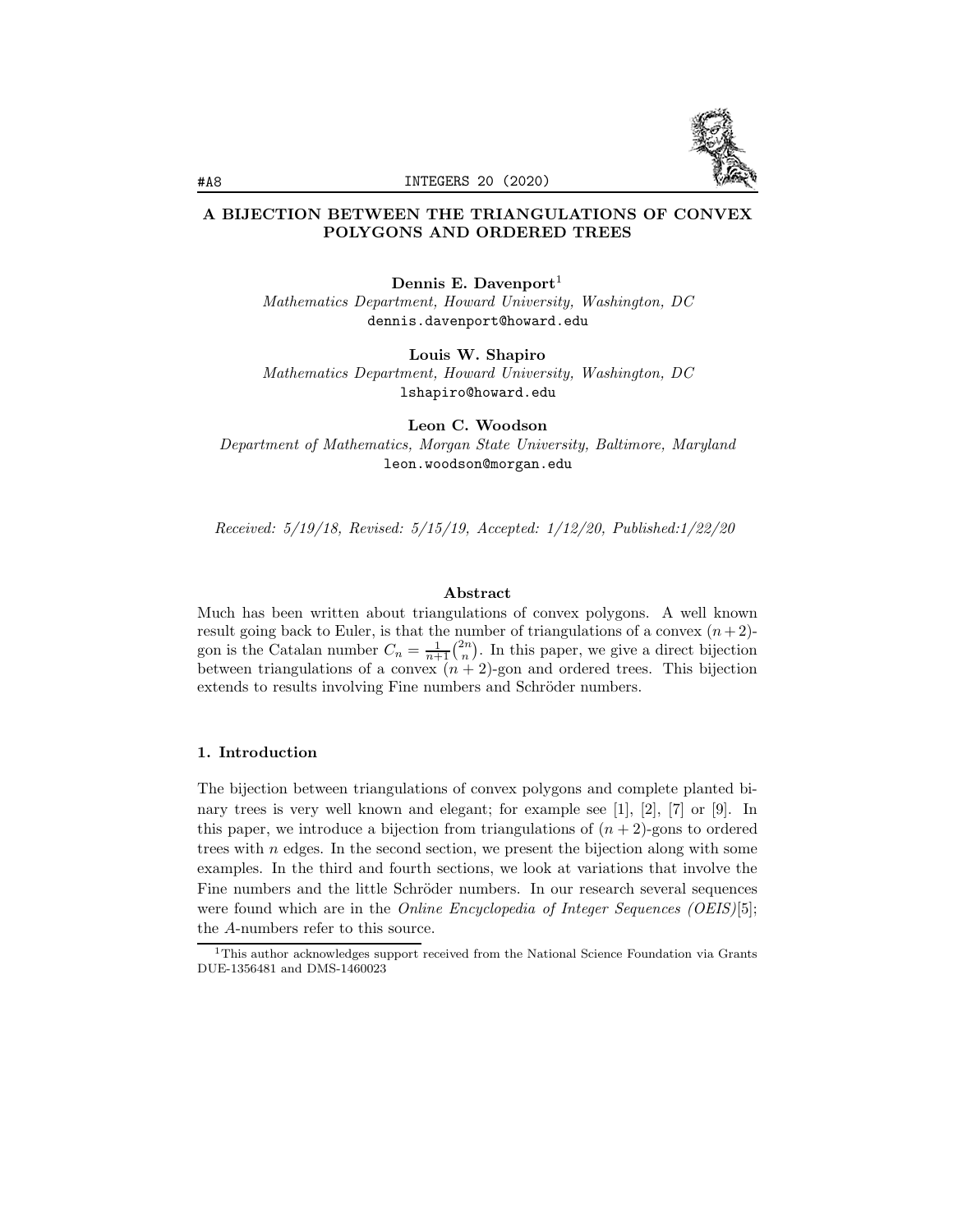### 2. The Bijection Between Triangulations of Convex Polygons and Ordered Trees

Definition 1. Given a triangulation of a convex polygon, a triangle defined by 3 consecutive vertices is called an *ear*. We will also call the middle vertex an *ear*.

Given a polygon with  $n + 2$  vertices, we fix the lower left vertex and label it 1. The remaining vertices will be labeled 2 through  $n + 2$  in the clockwise direction. Let **T** be a triangulation of the polygon. Note that if  $k-1, k, k+1$  is a triangle in T, then *k* would be an ear. We now label the vertices (clockwise) on the edges of **T** that are incident to vertex 1 as  $v_1, v_2, \ldots, v_k$ , where  $v_1 = 2$  and  $v_k = n + 2$ . For  $1 \leq i \leq k-1$ , let  $d_i$  be the edge  $(1, v_i)$ . We use the edges  $d_i$  to subdivide the polygon into *k* − 1 subpolygons each involving vertex 1. To start the construction of our bijection, we let vertex 1 correspond to the root of the ordered tree. Every edge of the triangulation that is incident to vertex 1 starts a subpolygon, except the edge  $(1, n+2)$ , which we delete. If 1 is an ear, then the degree of the root for the corresponding ordered tree is 1 and vertex 2 is the root of the subtree corresponding to the  $(n+1)$ -gon with vertices  $2, 3, \ldots, n+2$ . Otherwise, the degree of vertex 1 is greater than or equal to 3. Hence, if the number of edges incident to vertex 1 is *k* and  $k \geq 3$ , then the degree of the root of the corresponding tree is  $k - 1$ . Vertex  $v_1$  is the root of the corresponding subtree of the subpolygon from vertex  $v_1$  to vertex  $v_2$ ,  $v_2$  is the root of the corresponding subtree of the subpolygon from vertex  $v_2$  to vertex  $v_3$ , ..., and vertex  $v_k$  is the root of the corresponding subtree of the subpolygon from vertex  $v_{k-1}$  to vertex  $v_k$ . This gives us a partial tree that has root labeled 1, and recursively, an ordered set of subtrees with roots  $v_1, v_2, \ldots, v_{k-1}$ . Since ordered trees are defined recursively, our bijection is established.

Following are some examples.

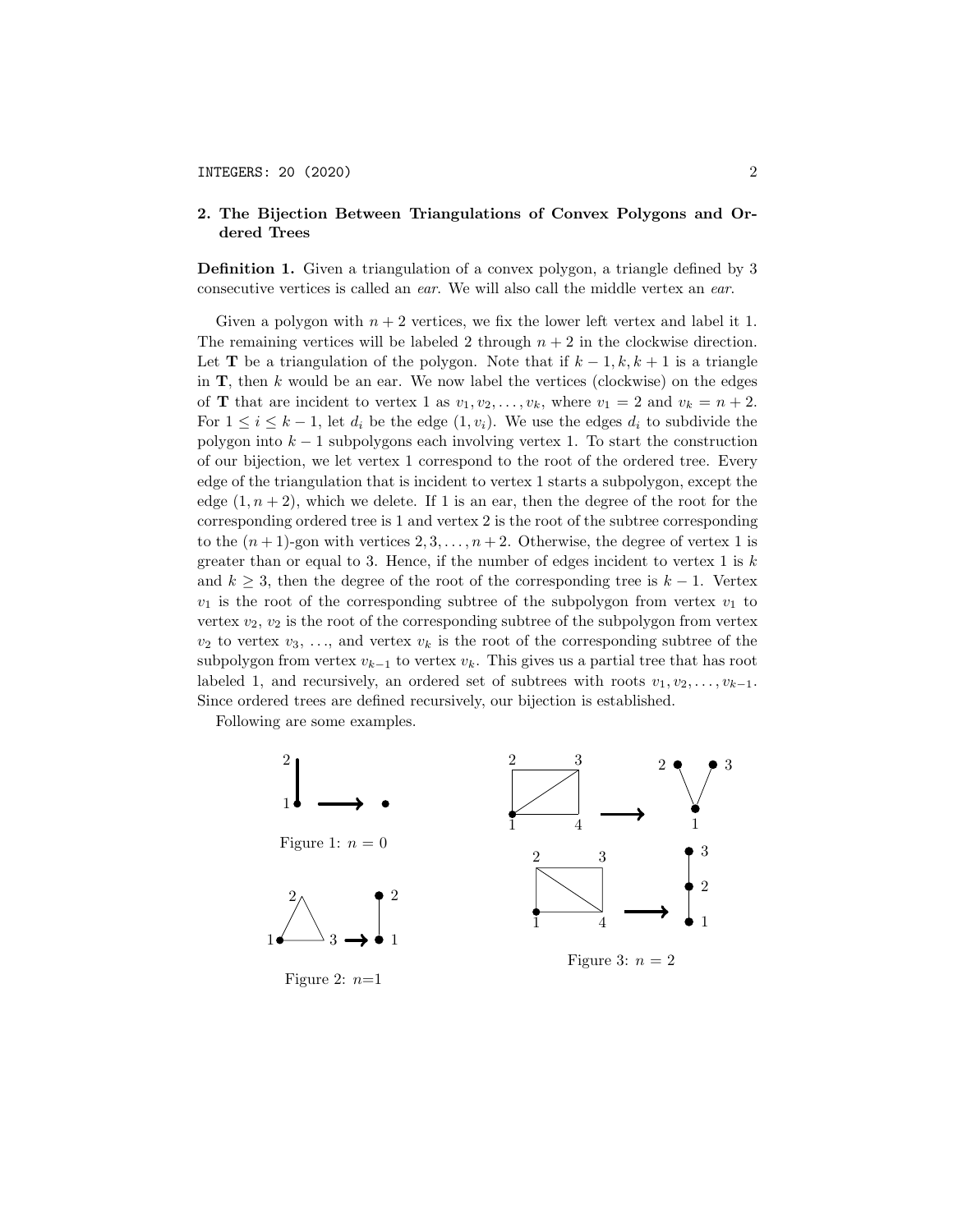

Figure 4:  $n=3$ 

Here is a more substantial example worked in stages.



Figure 5: Example with 10 vertices.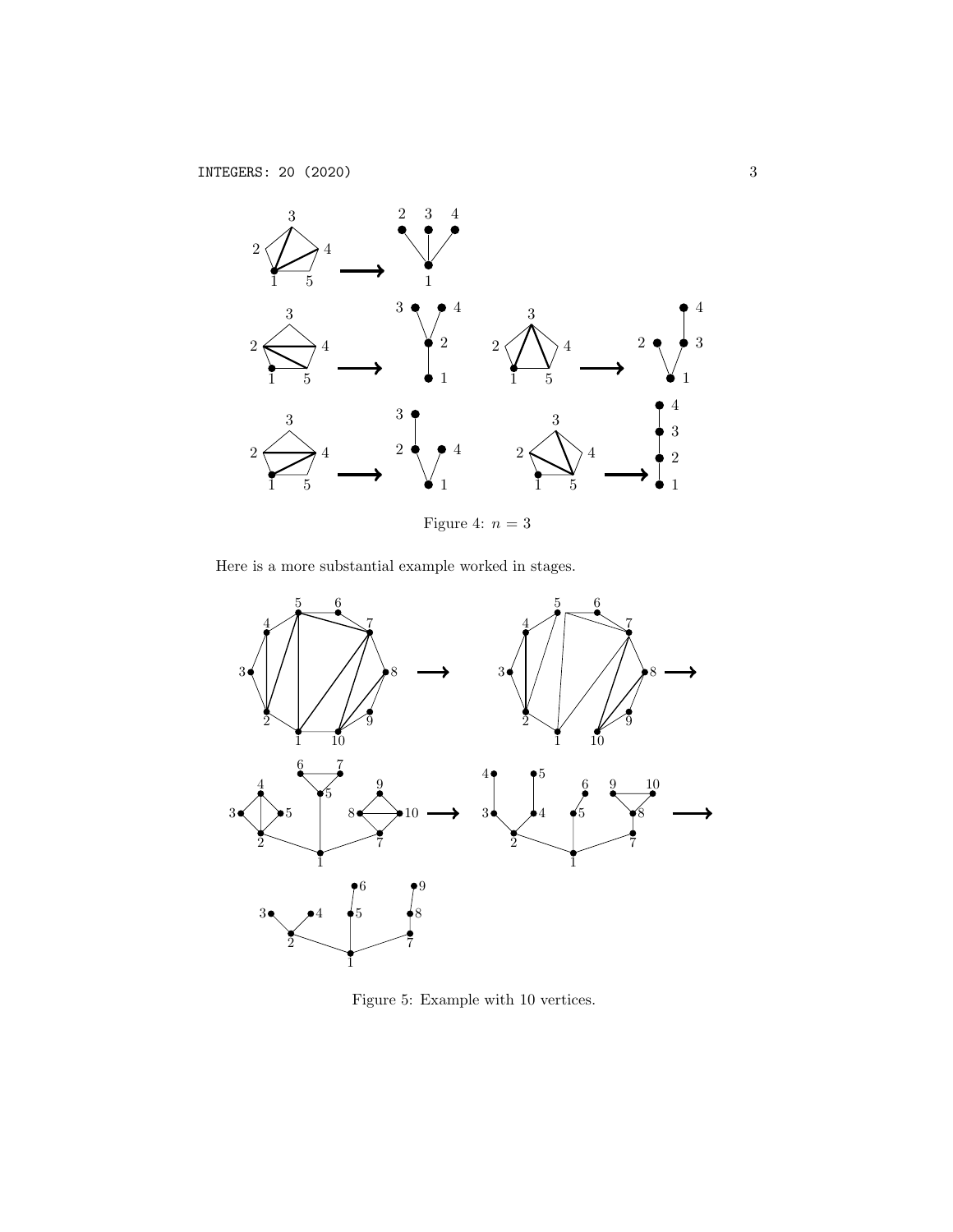Note that an ear, other than  $(n+2,1,2)$ , will lead to a leaf in the associated tree and a subsequence of the form *UD* in the preorder traversal bijection to Dyck paths.

The number of ordered trees with *n* edges is  $C_n = \frac{1}{n+1} {2n \choose n}$ , the *n*<sup>th</sup> Catalan number. Recall that the generating function for the Catalan numbers is  $C(z)$  =  $\sum_{n=0}^{\infty} C_n z^n$ . It is well known that

$$
C(z) = 1 + zC2(z)
$$
  
= 
$$
\frac{1}{1 - zC(z)}
$$
  
= 
$$
\frac{1 - \sqrt{1 - 4z}}{2z}
$$
  
= 
$$
1 + z + 2z2 + 5z3 + 14z4 + 42z5 + \cdots (A000108, [5]).
$$

Since the Catalan numbers count the number of ordered trees, we get the following theorem.

**Theorem 1.** *The number of triangulations of a convex*  $(n + 2)$ -gon is the Catalan *number*  $C_n$ *.* 

Using this bijection, we can translate results about ordered trees directly to triangulations of an  $(n+2)$ -gon.

Corollary 1. *The number of internal diagonals at vertex* 1 *is one less than the root degree of the associated tree.*

**Definition 2.** Given an ordered tree, if a vertex  $v$  is a child of the root and has no children, then we call the edge from the root to *v* a *stump*.

**Definition 3.** Let **T** be a triangulation of an  $(n+2)$ -gon. If the triangle  $(1, i, i+1)$ is a triangle in T, then we call it a *wedge*.



Figure 6: Wedge  $(1, i + 1, i + 2)$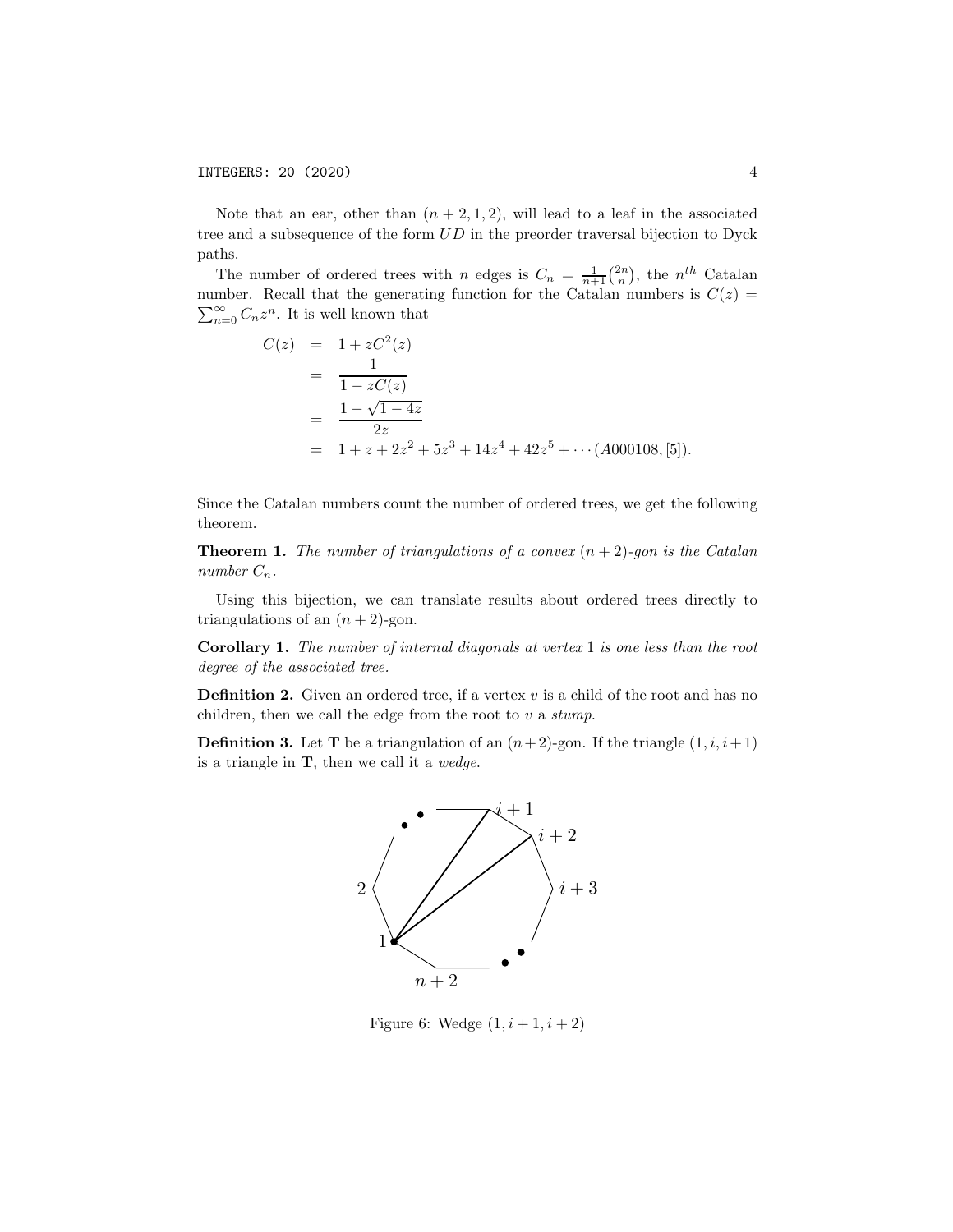Note that using the bijection described in this paper, every wedge corresponds to a stump. This, in turn, corresponds to a hill in the preorder traversal bijection to Dyck paths, where a hill is a subsequence *UD* (up, down) starting and ending on the *x*-axis.

#### 3. Triangulations and the Fine Numbers

The *Fine number* sequence  $(F_n)_{n\geq 0}$  is a close companion of the Catalan sequence and counts several things, such as

- *•* Dyck paths without hills,
- *•* Ordered trees with no leafs at height 1,
- Ordered trees where the root has even degree.

The generating function is given by

$$
F(z) = \sum_{n=0}^{\infty} F_n z^n = 1 + z^2 + 2z^3 + 6z^4 + 18z^5 + \cdots, (A000957, [5]).
$$

The identities

$$
C(z) = \frac{F(z)}{1 - zF(z)}
$$
  
and  

$$
F(z) = \frac{C(z)}{1 + zC(z)}
$$
  

$$
= \frac{1}{z} \cdot \frac{1 - \sqrt{1 - 4z}}{3 - \sqrt{1 - 4z}}
$$

relate the Fine numbers and the Catalan numbers. For more on the Fine numbers see [3].

Theorem 2. *The number of triangulations of an* (*n* + 2)*-gon with an odd number of diagonals at vertex* 1 *is the Fine number*  $F_n$ .

*Proof.* By Corollary 1, the associated tree of an  $(n+2)$ -gon with an odd number of diagonals at the vertex 1 is a tree with even root degree. These are precisely the trees counted by the Fine numbers.  $\Box$ 

**Theorem 3.** The number of triangulations with no consecutive vertices  $v_k, v_{k+1}$ *incident to vertex 1 is counted by the Fine numbers.*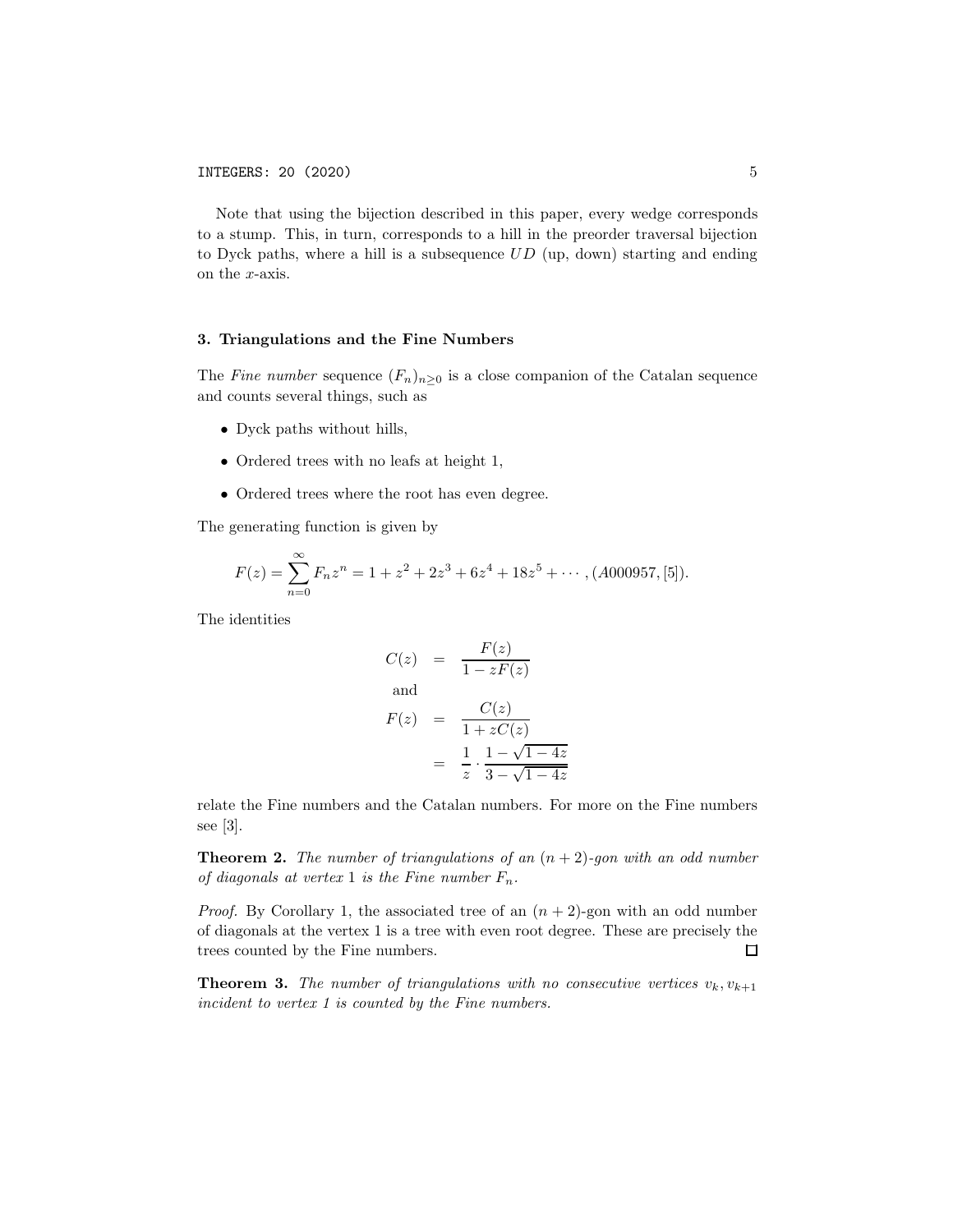INTEGERS: 20 (2020) 6

*Proof.* This corresponds first to an ordered tree with no leafs at height 1 and thus to Dyck paths with no hills.  $\Box$ 

Theorem 4. *The number of triangulations of an* (*n* + 2)*-gon with an even number of diagonals at vertex* 1 *is given by the generating function*

$$
\frac{zC(z)}{1-z^2C^2(z)}=zC(z)F(z)=z+z^2+3z^3+8z^4+24z^5+75z^6+\cdots,(A000958,[5]).
$$

*Proof.* All ordered trees have either even or odd degree at the root. Let  $E(z)$  be the generating function counting those with even root degree and  $O(z)$  the generating function counting those with odd root degree. Then

$$
C(z) = E(z) + O(z)
$$
  
= 
$$
F(z) + O(z).
$$

Thus

$$
O(z) = C(z) - F(z)
$$
  
= 
$$
\frac{F(z)}{1 - zF(z)} - F(z)
$$
  
= 
$$
F(z) \frac{zF(z)}{1 - zF(z)}
$$
  
= 
$$
zF(z)C(z).
$$

 $\Box$ 

Theorem 5. *The number of triangulations of an* (*n* + 2)*-gon with the lowest numbered vertex k that has an edge from vertex* 1 *is*  $C_{k-3}C_{n+2-k}$ *, where*  $k \geq 3$ *.* 

*Proof.* Let vertex *k* be the lowest numbered vertex other than 2 with diagonal incident with vertex 1. Hence,  $3 \leq k \leq n+1$ . Because of the triangulation, there is a diagonal (2*, k*). The diagonal (1*, k*) cuts the polygon into two subpolygons. The subpolygon to the left of  $(1, k)$  that contains vertices 2 and  $k$  can be triangulated  $C_{k-3}$  ways and the subpolygon to the left of  $(1, k)$  that contains vertices 1 and *k* can be triangulated  $C_{n+2-k}$  ways.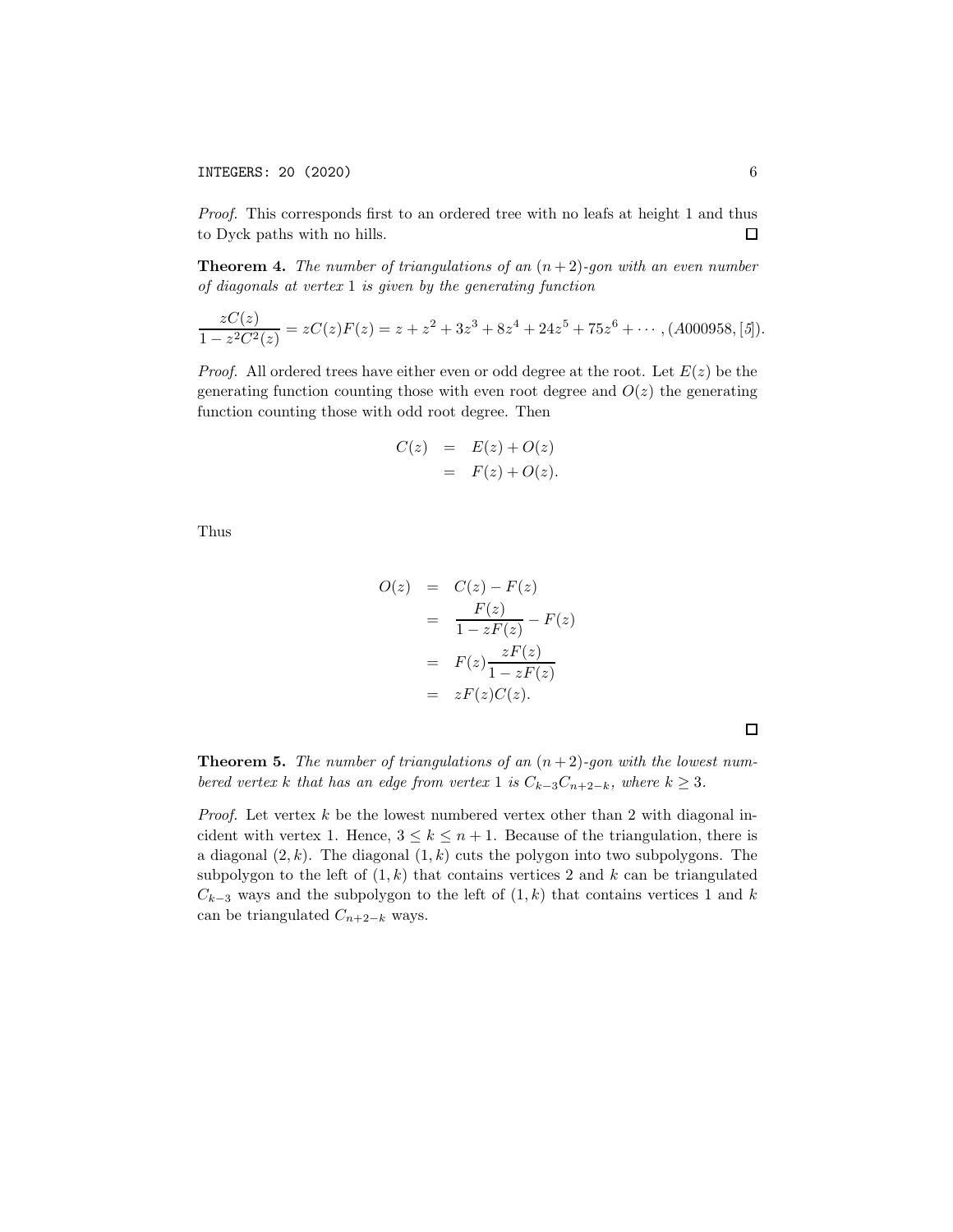

Figure 7: Subdivision by the first internal diagonal.

When vertex 1 is an ear, then  $k = n + 2$ . And there are  $C_{n-1}$  triangulations in which vertex 1 is an ear; see Figure 8.



Figure 8: When vertex 1 is an ear.

 $\Box$ 

**Example 1.** The following chart gives the number of triangulations of an  $(n+2)$ gon that has vertex *k* as the first vertex incident to vertex 1, where  $k \geq 3$ .

|                | $k=3$ | 4              | 5              | 6  |    | 8  | 9   |
|----------------|-------|----------------|----------------|----|----|----|-----|
| $n=1$          |       |                |                |    |    |    |     |
| $\overline{2}$ |       |                |                |    |    |    |     |
| 3              | 2     |                | 2              |    |    |    |     |
| 4              | 5     | $\overline{2}$ | $\overline{2}$ | 5  |    |    |     |
| 5              | 14    | 5              | 4              | 5  | 14 |    |     |
| 6              | 42    | 14             | 10             | 10 | 14 | 42 |     |
|                | 132   | 42             | 28             | 25 | 28 | 42 | 132 |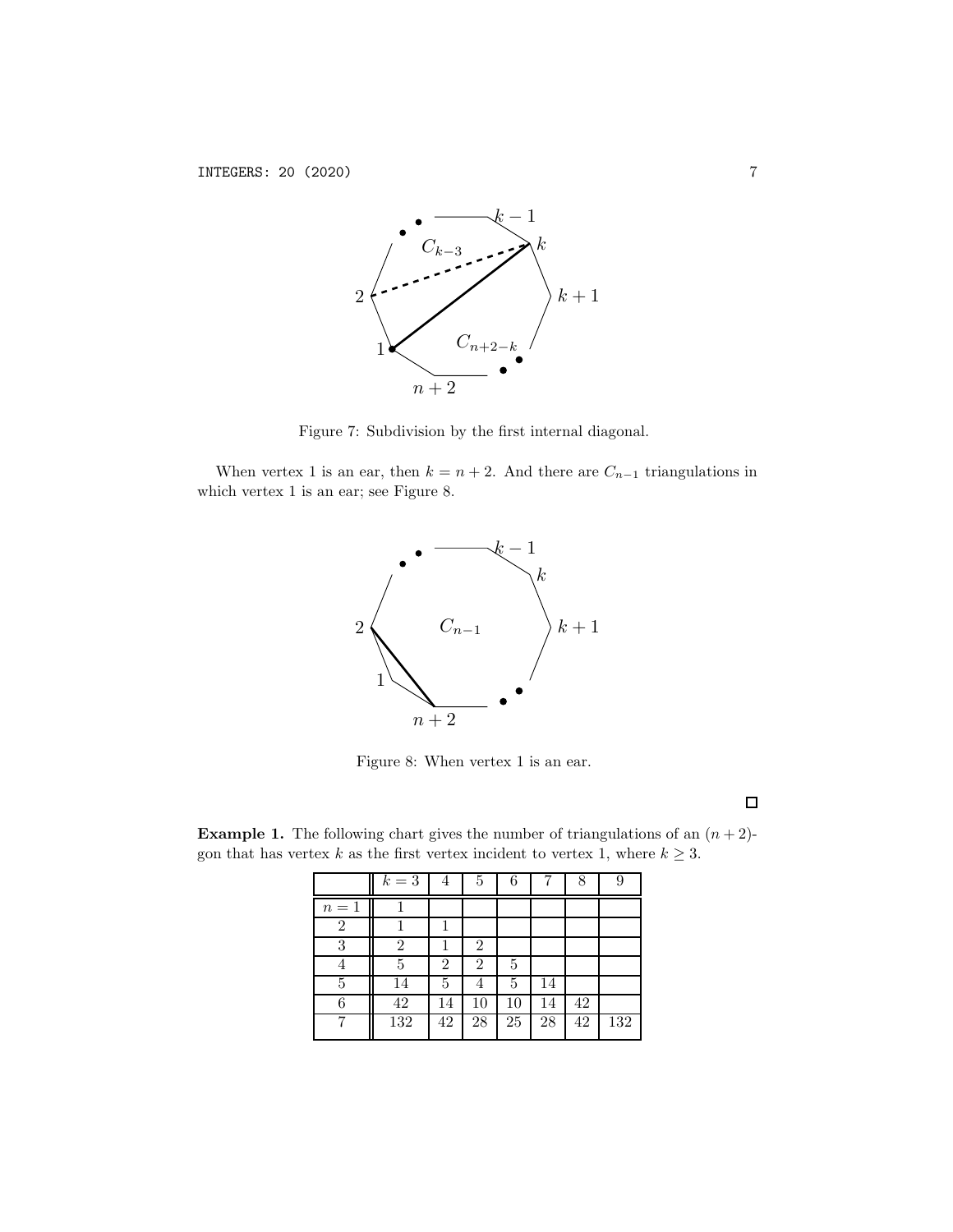The distribution of the rows approaches a *U*-shaped distribution similar to the arcsine distribution; see [4].

Theorem 6. *Let k be minimal with respect to* (1*, k*) *being an internal diagonal. The probability for this is*

$$
\frac{C_{k-3}C_{n+2-k}}{C_n}.
$$

We now are interested in the distribution of the first diagonal edge that is incident with vertex 1.

Theorem 7. *As n gets large, the probability that* (1*, k*) *is the first internal diagonal*  $approaches \frac{C_k}{4^k}$  (here *k* is fixed as  $n \to \infty$ ).

*Proof.* Recall that

$$
C_n = \frac{1}{n+1} \binom{2n}{n}.
$$

It is well known that

$$
\frac{C_n}{C_{n+1}} = \frac{n+2}{4n+2} \to \frac{1}{4} \text{ as } n \to \infty.
$$

Thus

$$
C_k\left(\frac{C_{n-k}}{C_{n-k+1}}\right)\left(\frac{C_{n-k+1}}{C_{n-k+2}}\right)\dots\left(\frac{C_n}{C_{n+1}}\right) \to C_k\left(\frac{1}{4}\right)\left(\frac{1}{4}\right)\dots\left(\frac{1}{4}\right) = \frac{C_k}{4^k}.
$$

Corollary 2. *As n increases, the probability that vertex 3 is the lowest numbered vertex of an*  $(n+2)$ -gon with an internal diagonal from vertex 1 approaches  $\frac{1}{4}$ *. This is the same as the probability that vertex 1 has no internal diagonals.*

Corollary 3. *As n increases, the probability that vertex 4 is the lowest numbered vertex of an*  $(n + 2)$ -gon with an internal diagonal from vertex 1 approaches  $\frac{1}{16}$ . *This is the same as the probability that vertex*  $n+1$  *is the lowest numbered vertex with an internal diagonal from vertex 1.*

We can also use triangulations to get results about ordered trees. For example, each triangulation of an  $(n + 2)$ -gon has  $n - 1$  internal diagonals. So the total number of internal diagonals is  $(n-1)\frac{1}{n+1}\binom{2n}{n} = (n-1)C_n$ . Thus the average number of internal diagonals incident to *v* is  $\frac{2(n-1)C_n}{(n+2)C_n} = \frac{2(n-1)}{n+2}$ . Adding the two boundary edges, the average number of edges incident to any vertex (except vertex 1) is  $2 + \frac{2n-2}{n+2} = \frac{4n+2}{n+2}$ . For vertex 1, we disregard the edge  $(1, n+2)$ , so that the average number of edges incident to it is  $1 + \frac{2n-2}{n+2} = \frac{3n}{n+2}$ . This corresponds to the well known result that the average degree of the root of ordered trees goes to 3 as  $n \to \infty$ .

 $\Box$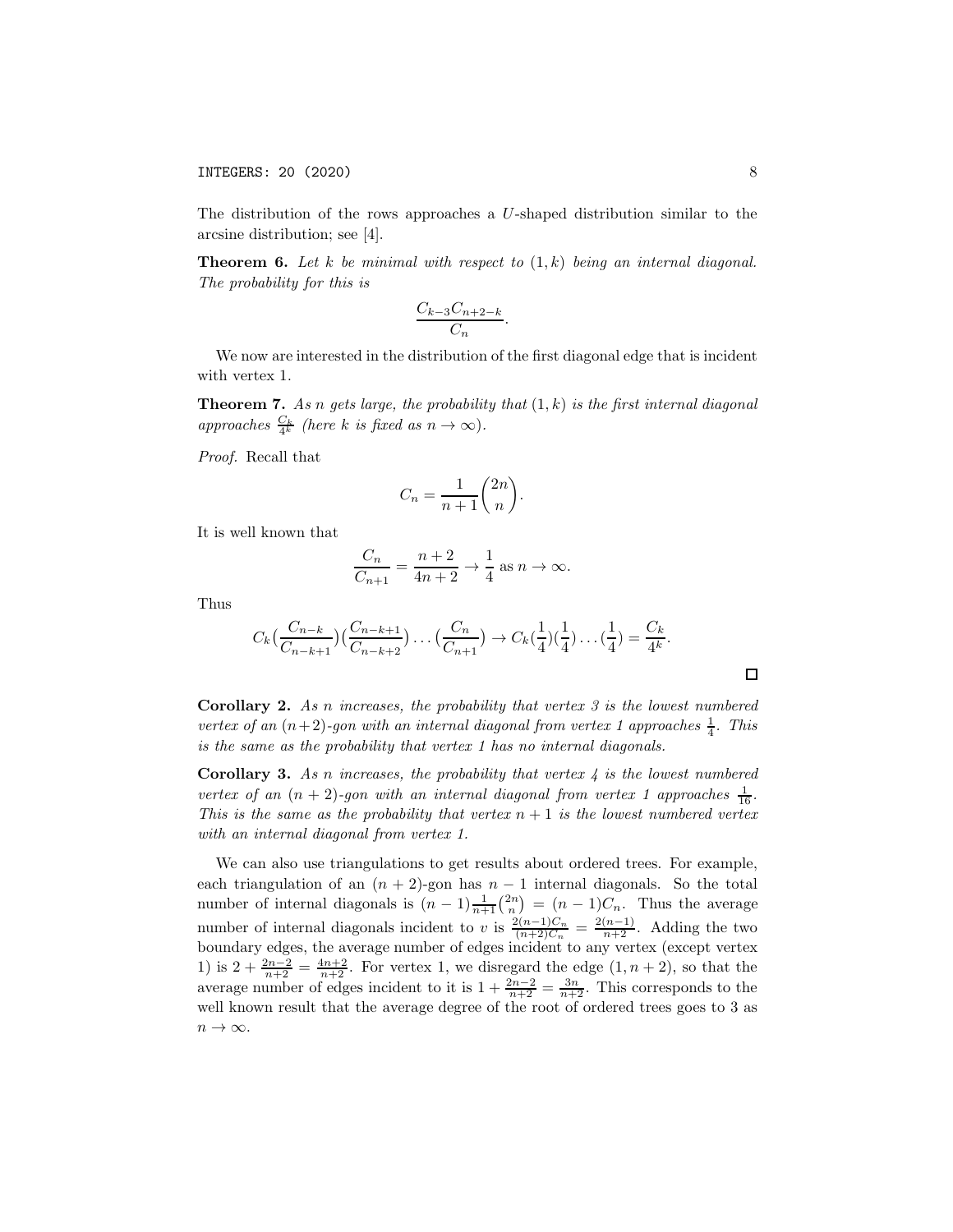**Definition 4.** Given a triangulation **T** of an  $(n + 2)$ -gon, if vertices  $i, i + 1, i + 1$ 2,...*i*+*k* are all incident with vertex 1, then  $(1, i, i+1, \ldots, i+k)$  is called a *k*−*fan*.



Figure 9: 3-fan

Theorem 8. *The number of triangulations of an* (*n* + 2)*-gon without fans is the Fine number Fn.*

Theorem 9. *The number of wedges in the triangulations of an* (*n* + 2)*-gon is the Catalan number Cn.*

*Proof.* Each wedge corresponds to a leaf of height one in the associated tree, and thus a hill in the corresponding Dyck path. The generating function counting these is  $C(z)zC(z) = C(z) - 1$ .  $\Box$ 

See bijective exercise 2 in [8]. In Figure 4, the triangulations have, respectively, 3, 0, 1, 1, and 0 wedges.

**Theorem 10.** *The number of 2 consecutive wedges in the triangulation of an*  $n+2$ *gon is*  $C_{n-1}$ *.* 

*Proof.* Consecutive hills are counted by the generating function

$$
C(z)z^2C(z) = z(C(z) - 1).
$$

 $\Box$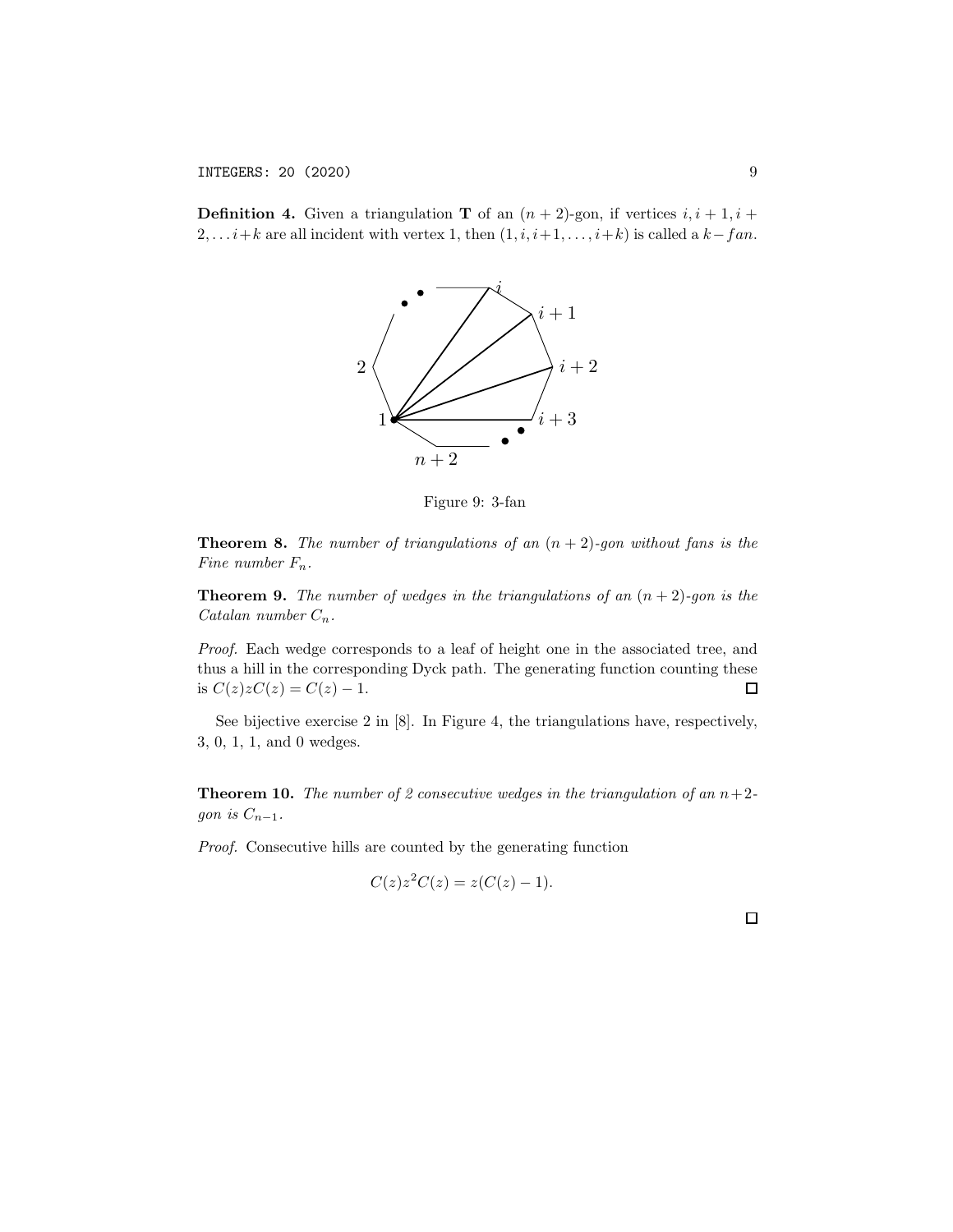

Figure 10:  $z^2C^2 = z^2 + 2z^3 + 5z^4 + 14z^5 + ...$ 

**Definition 5.** If  $(1, i+1)$ ,  $(i+1, i+2)$ ,  $(i+2, i+3)$ ,  $(1, i+3)$ , and  $(i+1, i+3)$  are edges in a triangulation of an  $(n+2)$ -gon, then it is called a *kite*.



Figure 11: Kite in an  $(n+2)$ -gon.

Note that in our bijection, kites are associated with ordered trees that have stem height 2, and will be an UUDD starting and ending on the *x*-axis in a Dyck path.

Theorem 11. *The generating function counting the number of ways to triangulate an* (*n* + 2)*-gon without kites is*

$$
\frac{C(z)}{1+z^2C(z)} = 1 + z + z^2 + 3z^3 + 10z^4 + 31z^5 + 98z^6 + \cdots, (A114487, [5]).
$$

*Proof.* Let  $N(z)$  be the generating function for Dyck paths with no UUDD subpaths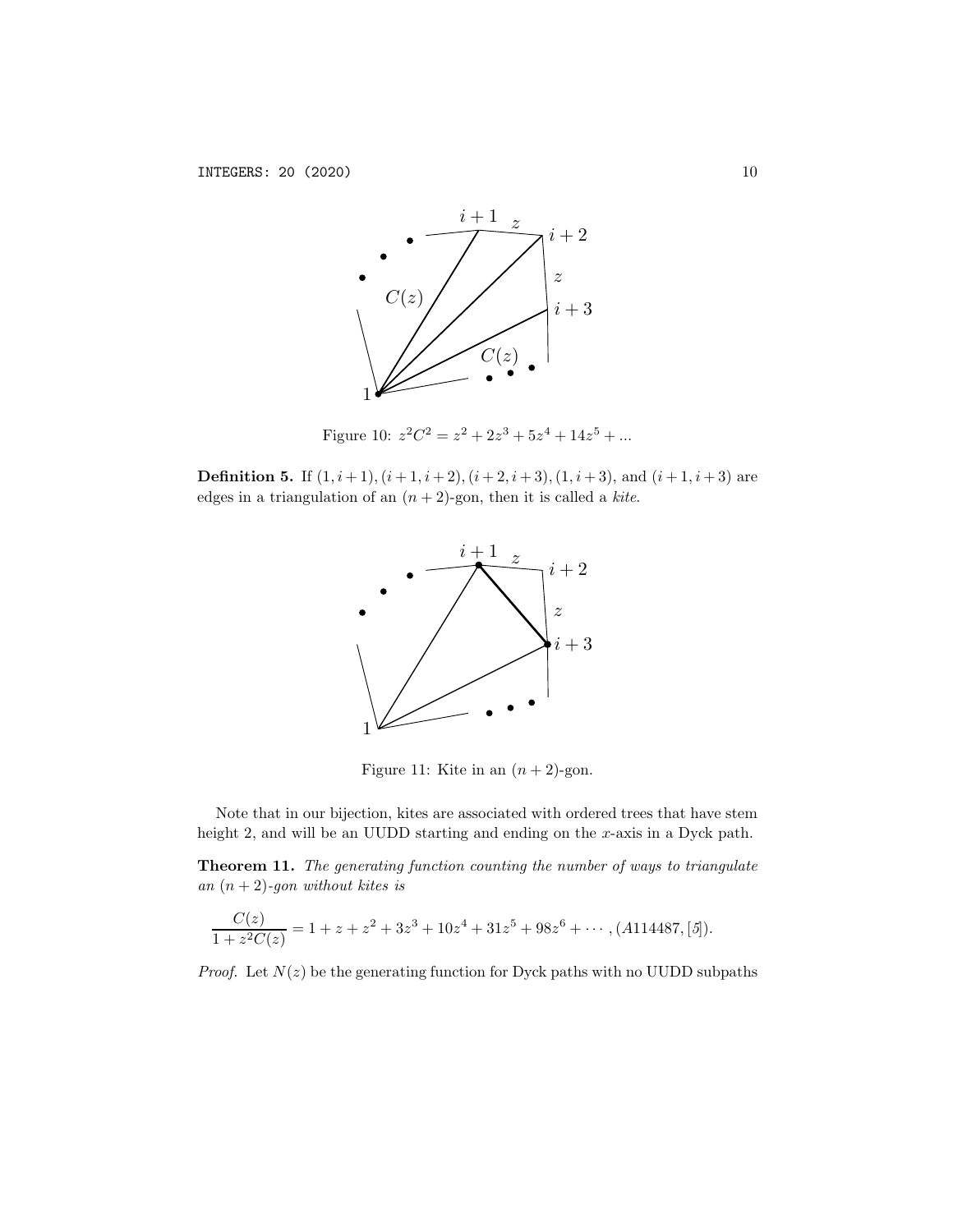on the *x*-axis. Then

$$
C(z) = N(z) + N(z)z2N(z) + N(z)(z2N(z))2 + \cdots
$$
  
= 
$$
\frac{N(z)}{1 - z2N(z)},
$$

where  $N(z)(z^2N(z))^k$  counts paths with *k UUDD x*−axis based subpaths. Solving for  $N(z)$  gives the result. for  $N(z)$  gives the result.

## 4. Triangulations and Schröder Numbers

The little Schröder numbers  $s_n$  count many objects, such as the number of ways to insert some pairs of matching parentheses into a string of *n* distinct letters. The number  $s_n$  also counts the number of lattice paths in the Cartesian plane that start at  $(0,0)$ , end at  $(2n,0)$ , do not go below the *x*-axis, are composed only of steps (1*,* 1) (up), (1*,* −1) (down), and (2*,* 0) (horizontal), and have no horizontal steps on the *x*-axis. Such paths are called *little Schröder paths*. These numbers appear in the classic 1870 paper by Schröder; see [6]. The generating function for the *little Schr¨oder Numbers* is

$$
s(z) = \frac{1+z-\sqrt{1-6z+z^2}}{4z}
$$
  
= 1 + z + 3z<sup>2</sup> + 11z<sup>3</sup> + 45z<sup>4</sup> + 197z<sup>5</sup> + · · · (A001003, [5]).

We begin our investigation between triangulations and the little Schröder numbers with the following definition.

**Definition 6.** A *partial triangulation* of an  $(n+2)$ -gon is a triangulation with some or all of the internal diagonals removed.

**Example 2.** If  $n = 3$ , we get 11 triangulations and partial triangulations, which are given in Figure 12.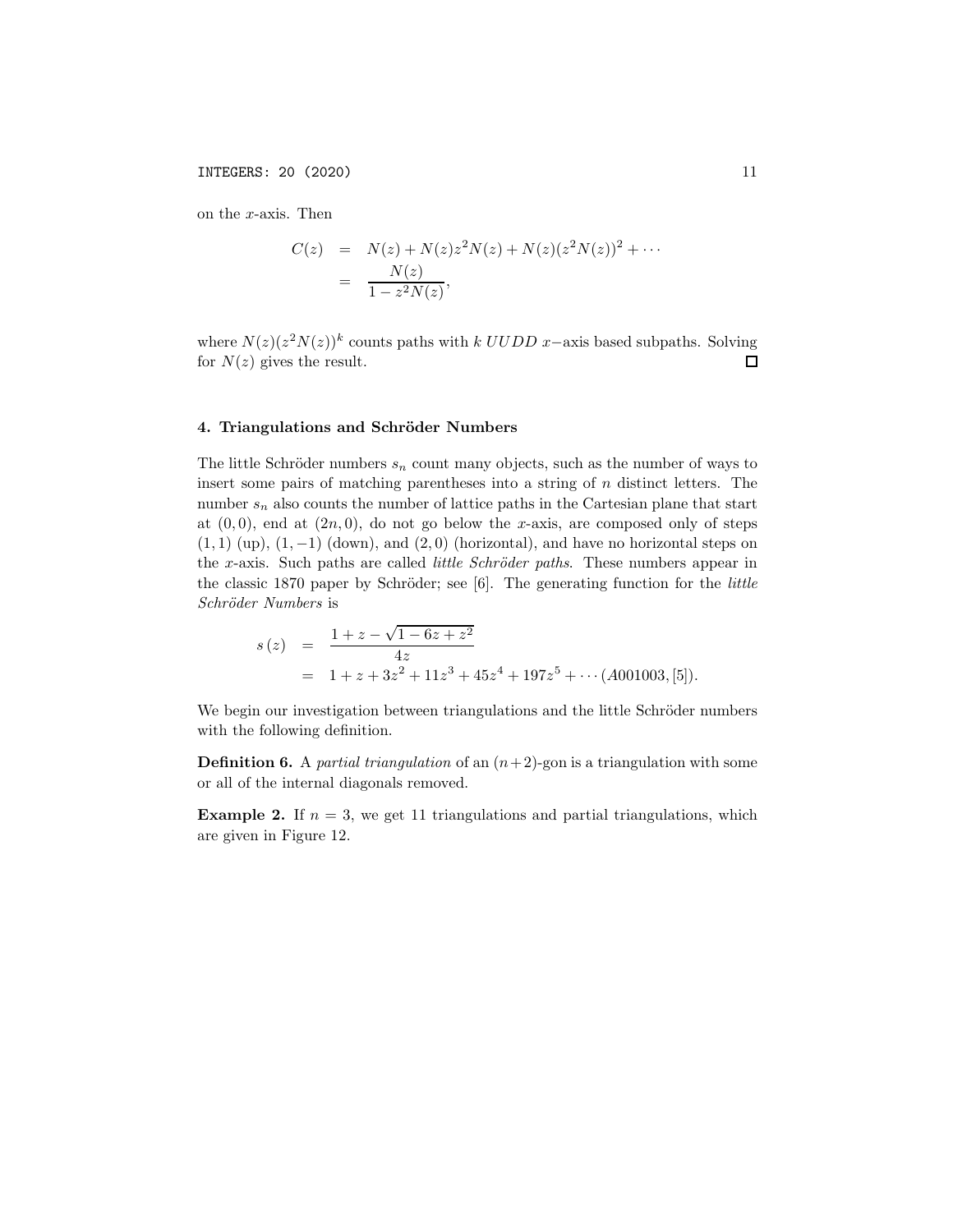

Figure 12: Triangulations and partial triangulations when  $n = 3$ .

Suppose the partial triangulation has no internal edges. Then we can consider the following bijection between such partial triangulations and little Schröder paths that contain one up step, followed by  $n$  level steps, followed by a down step (see Figure 13).



Figure 13: Mapping for partial triangulation with no internal edges.

Using a recursive definition, a bijection is established between the triangulations and partial triangulations and little Schröder paths. Hence, we get the following theorem.

Theorem 12. *There is a bijection between the triangulations and partial triangulations of an*  $(n+2)$ *-gon and the little Schröder paths.* 

**Example 3.** Recall that  $s_3 = 11$ . The following figure gives the mapping between partial triangulations of a polygon to little Schröder paths when  $n = 3$ . For the other 5 cases when we have triangulations, we simply use Figure 4 and the usual preorder traversal from ordered trees to Dyck paths.